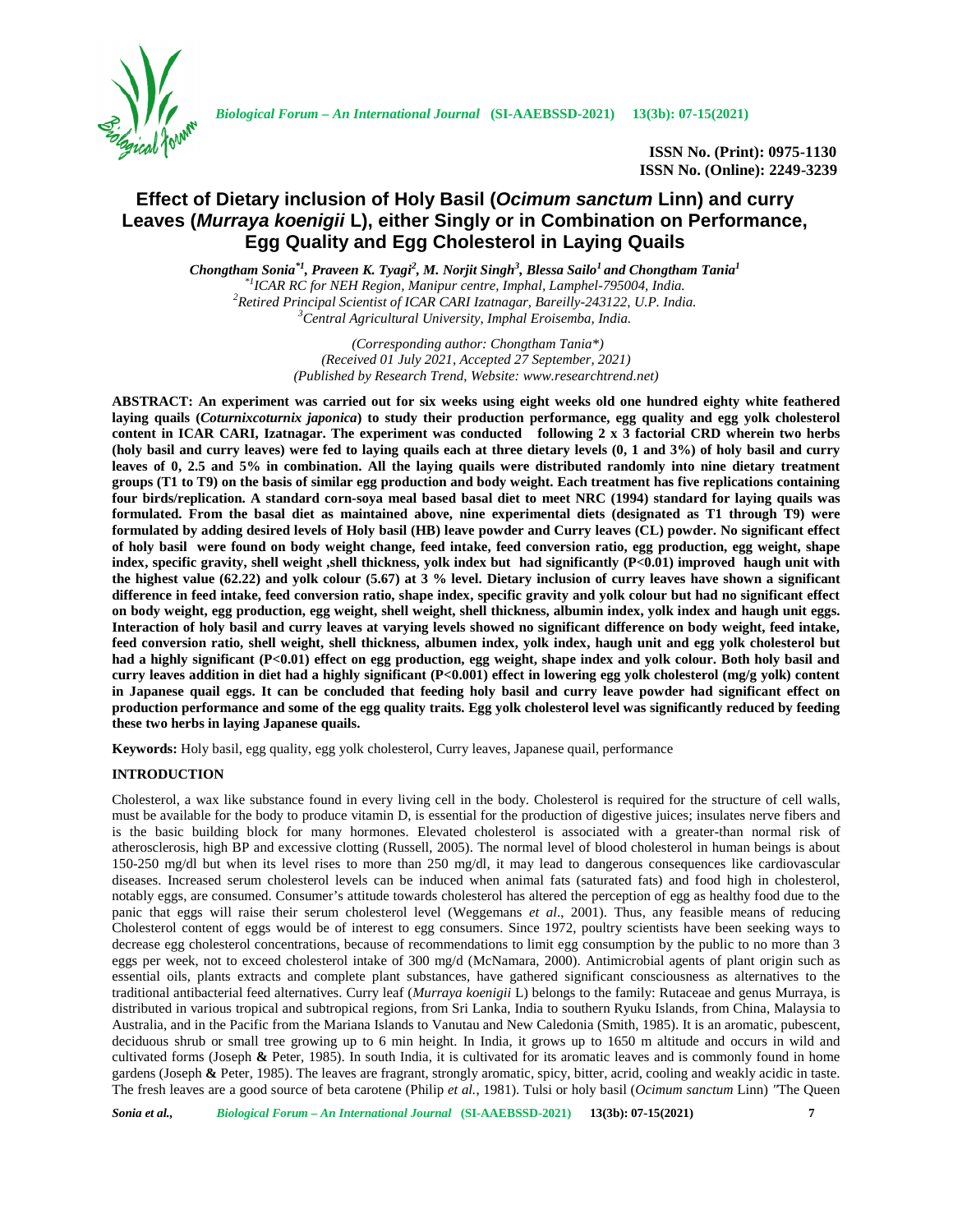of Herbs*" -*is the most sacred herb of India and seen throughout India. In traditional systems of medicine, different parts (leaves, stem, flower, root, seeds and even whole plant) of *Ocimum sanctum* Linnhave been recommended for the treatment of bronchitis, bronchial asthma, malaria, diarrhea, dysentery, skin diseases, arthritis, painful eye diseases, chronic fever, insect bite etc. Several indigenous plants including tulsi have been claimed to possess hypolipidaemic, hypocholesteremic and immune stimulating properties that may be beneficial to reduce the risk of cardiovascular diseases. Administration of fresh tulsi leaves, brought about significant changes in the lipid profile of normal albino rats, this resulted in significant lowering in serum total cholesterol, triglycerides, phospholypids, LDL cholesterol level, increase in the HDL cholesterol level and total faecal sterol contents (Aashish, 2007). Therefore, further research is required on different herbs which are having excellent potential on performance, health, as well as a natural growth promoter and its ability to reduce the cholesterol in human, animal as well as birds. Moreover modifying the lipid profile of egg to produce a low cholesterol or designer eggs by supplementing the diet with different health promoting herbs, indeed is a very much in need at present to erase the fear of high cholesterol egg in the mind of every elite health conscious consumers. By viewing the above facts, the present study was conducted to investigate the effects of feeding curry leaves and holi basil on performance, egg quality traits and egg yolk cholesterol content in laying Japanese quails.

## **MATERIALS AND METHODS**

One hundred eighty white feathered laying quails (*Coturnix coturnix japonica*) of 8 weeks of age were used for the experiment. The birds were kept under specially designed laying cages with watering, feeding and egg collection facilities and under uniform and standard managemental conditions. The experiment was conducted following 2 x 3 factorial CRD wherein two herbs (holy basil and curry leaves) were fed to laying quails each at three dietary levels, holy basil at (0, 1 and 3%) and curry leaves at (0, 2.5 and 5.0% ) in combination. All the laying quails were distributed randomly into nine dietary treatment groups (T1 to T9) on the basis of similar egg production and body weight. Each treatment has five replications containing four birds/ replication. The feeding trial was conducted for six weeks. The weighted amount of experimental diets differing in levels was offered as mash *ad libitum* to respective groups of birds daily in the morning and fresh and wholesome potable water was always made available to the birds throughout the experimental period.

#### **The basal diet**

A standard corn-soya meal based basal diet to meet NRC (1994) standard for laying quails was formulated. From the basal diet as maintained above, nine experimental diets (designated as T1 through T9) were formulated by adding desired levels of holy basil (HB) leaf powder and curry leaves (CL) powder.

 $T1 = 0\%$  holy basil powder and 0% curry leaves powder (Control)

T2= 1% holy basil powder and 0% curry leaves powder

T3= 3% holy basil and 0% curry leaves powder

T4= 0% holy basil powder and 2.5% curry leaves powder

T5= 1% holy basil powder and 2.5% curry leaves powder

T6= 3% holy basil powder and 2.5% curry leaves powder

T7= 0% holy basil powder and 5% curry leaves powder

T8=1% holy basil powder and 5 % curry leaves powder

T9= 3% holy basil powder and 5 % curry leaves powder

During this period, the egg production, performance, egg quality traits and egg cholesterol content of laying quails were investigated at different stages of feeding the experimental diets. All birds were weighted individually for observing any change in body weight at the start and end of experiment. Weekly feed intake, feed conversion ratio and daily egg production and egg weight of individual birds was recorded. Five eggs per dietary treatment were collected on 3rd and  $6<sup>th</sup>$  week of experiment for various egg quality traits (shape index, specific gravity, shell weight, shell thickness, albumen index, haugh unit, yolk index and yolk colour). Five eggs from each dietary treatment were randomly collected at biweekly interval for analyzing the total yolk cholesterol content (Wybenga and Pileggi, 1970) during six weeks of study period. The data were analyzed by SPSS statistical software package using standard procedures (Snedecor and Cochran, 1989). Tuckey's test was used to determine significant difference among means for different treatments.

#### **RESULTS AND DISCUSSION**

#### *A. The effect of dietary addition of holy basil and curry leaves powder on production performance in laying quails*

The effect of dietary addition of holy basil and curry leaves powder on production performance in laying quails is given on table 1 to table. In the present study, initial body weight, final body, means body weight change was not affected by 2.5 and 5% curry leaves. This was disagreed by Moorthy *et al.* (2009) who reported that mean body weight (g/bird) of broilers at 6 weeks of age fed with different inclusion levels of dried ginger, pepper and curry leaf powder differ significantly (P<0.05) among treatment groups at six weeks of age in the broiler diet. Also, Xie *et al.* (2006) found that the body weight was reduced after the curry leave extract treatment in diabetic *ob/ob* mice model. Previous report have shown that by feeding a diet containing various doses of curry leaf (5-15%), the diabetic *ob/ob* mice continued to lose weight while vehicle-treated animals had gradual weight increase (Yadav *et al.*, 2002). Dineshkumar *et al.* (2010) also reported that rat fed with curry leave supplementation loss weight which may be associated with lipid lowering activity of mahanimbine or due to its influence on various lipid regulation systems. Dietary inclusion of 2.5 and 5% curry leaves showed a highly significant change (P<0.01) at III week and significant difference (P<0.05) at VI week in feed intake. Curry leaves at 5% showed significant decrease in feed intake of 32.33 g/day/bird at III week and 31.75 g/day/bird at VI week. Disagreeing to the present finding which showed a significant effect on feed consumption (g/bird/day) in laying quails, Moorthy *et al*. (2009) working on broiler chicken found no significant change between treatment groups from first to sixth week which might be due to isocaloric and isonitrogenous diet fed throughout the experiment with inclusion of varying levels of ginger, pepper and curry leaves. Analysis of data on mean on feed conversion ratio revealed highly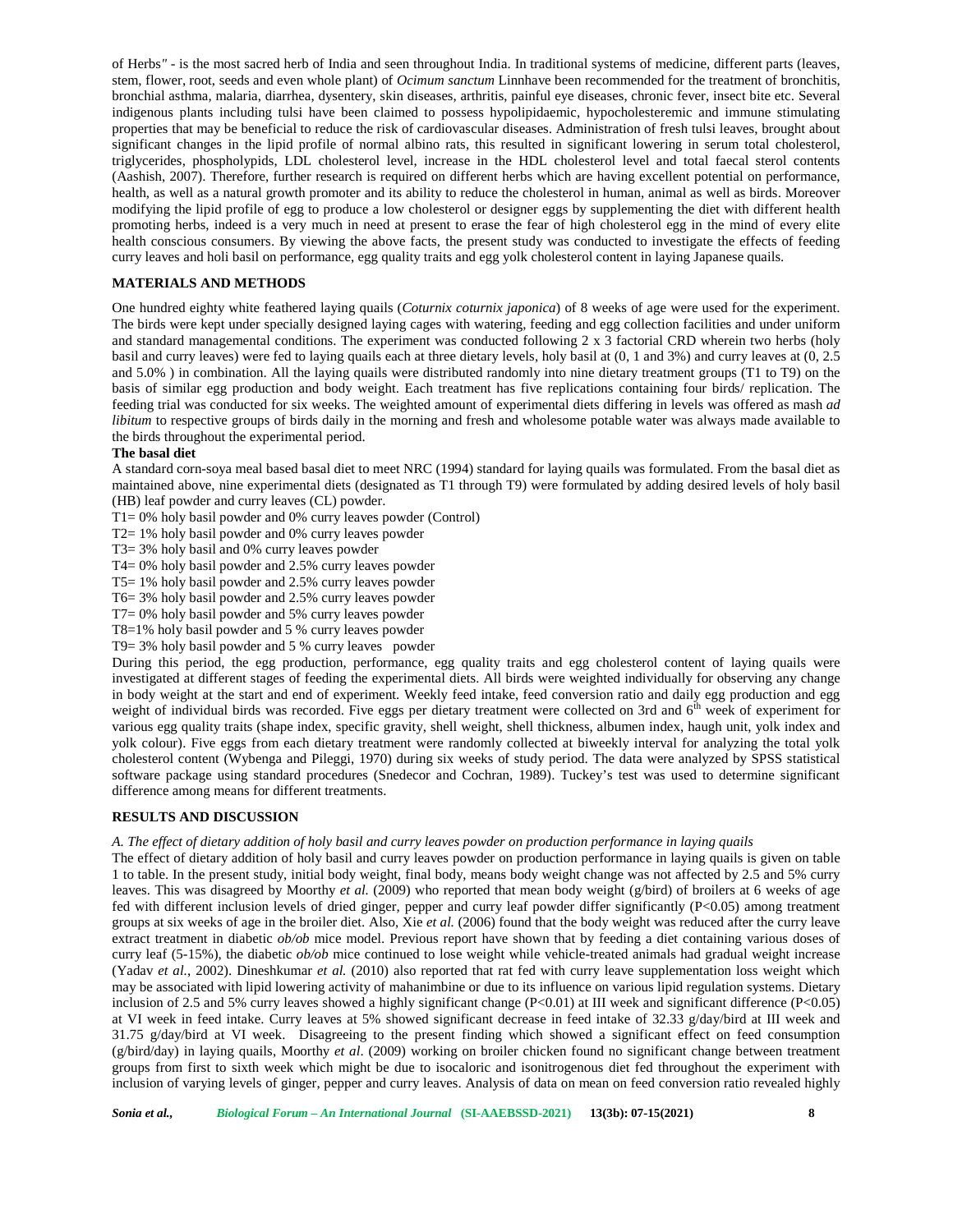significant difference at II, IV and V week with highest FCR of 3.73, 4.01 and 4.14 at 5% dietary level of curry leaves was in agreement with the findings of Moorthy *et al*. (2009) who found that feed conversion ratio was significantly (P<0.01) superior in ginger-curry leaf and pepper-curry leaf powder fed groups compared to control in broiler chicken.

| <b>Interaction</b>              | <b>Dietary treatment</b> |              |                  |                 |                  |
|---------------------------------|--------------------------|--------------|------------------|-----------------|------------------|
| <b>Treatment</b>                | HB $(%)$                 | CL (%)       | Initial $bwt(g)$ | Final bwt $(g)$ | Bwt change $(g)$ |
| T <sub>1</sub>                  | 0                        | 0            | 238.50           | 239.05          | 0.55             |
| T <sub>2</sub>                  |                          | $\mathbf{0}$ | 235.00           | 241.50          | 6.50             |
| T <sub>3</sub>                  | 3                        | $\Omega$     | 240.50           | 244.25          | 3.75             |
| T <sub>4</sub>                  | $\overline{0}$           | 2.5          | 236.50           | 242.00          | 5.50             |
| T <sub>5</sub>                  |                          | 2.5          | 239.25           | 248.00          | 8.75             |
| T <sub>6</sub>                  | 3                        | 2.5          | 240.25           | 244.25          | 4.00             |
| T7                              | $\overline{0}$           | 5            | 242.00           | 245.75          | 3.75             |
| T <sub>8</sub>                  | 1                        | 5            | 241.25           | 249.50          | 8.25             |
| T9                              | 3                        | 5            | 241.00           | 243.25          | 2.25             |
| <b>Effect of holy basil</b>     |                          |              |                  |                 |                  |
| HB1                             | $\overline{0}$           |              | 239.00           | 242.27          | 3.27             |
| HB <sub>2</sub>                 | $\mathbf{1}$             |              | 238.50           | 246.33          | 7.83             |
| HB <sub>3</sub>                 | 3                        |              | 240.58           | 243.92          | 3.33             |
| <b>Effect of curry leaves</b>   |                          |              |                  |                 |                  |
| CL1                             | $\Omega$                 |              | 238.00           | 241.60          | 3.60             |
| CL2                             | 2.5                      |              | 238.67           | 244.75          | 6.08             |
| CL3                             | 5                        |              | 241.42           | 246.17          | 4.75             |
|                                 | Pooled SEM               |              | 1.19             | 1.30            | 0.81             |
| <b>Statistical significance</b> |                          |              |                  |                 |                  |
|                                 | Treatments               |              | <b>NS</b>        | <b>NS</b>       | <b>NS</b>        |
|                                 | Holy basil               |              | <b>NS</b>        | <b>NS</b>       | <b>NS</b>        |
|                                 | Curry leaves             |              | <b>NS</b>        | NS              | NS               |

**Table 1: Effect of dietary addition of holy basil and curry leaves powder on body weight in laying Quails.**

NS= Non significant

#### **Table 2: Effect of dietary addition of holy basil and curry leaves powder on daily feed intake of laying quails (I to VI wk).**

| <b>Interaction</b>              | <b>Dietary treatment</b> |                  | Feed intake $(g/b/d)$ |           |                    |           |           |                     |  |
|---------------------------------|--------------------------|------------------|-----------------------|-----------|--------------------|-----------|-----------|---------------------|--|
| <b>Treatment</b>                | HB $(\% )$               | $CL(\%)$         | I wk                  | II wk     | III wk             | IV wk     | V wk      | VI wk               |  |
| T1                              | $\overline{0}$           | $\boldsymbol{0}$ | 33.43                 | 32.07     | 33.18              | 31.96     | 32.43     | 32.54               |  |
| T <sub>2</sub>                  |                          | $\overline{0}$   | 33.36                 | 32.36     | 34.14              | 33.79     | 33.39     | 32.71               |  |
| $\overline{T3}$                 | 3                        | $\overline{0}$   | 34.11                 | 32.96     | 34.32              | 33.61     | 33.82     | 33.26               |  |
| T <sub>4</sub>                  | $\overline{0}$           | 2.5              | 32.25                 | 33.00     | 32.75              | 33.36     | 32.50     | 32.32               |  |
| T <sub>5</sub>                  |                          | 2.5              | 33.07                 | 32.71     | 32.68              | 32.79     | 31.89     | 32.32               |  |
| T <sub>6</sub>                  | 3                        | 2.5              | 32.39                 | 33.04     | 33.07              | 33.57     | 33.25     | 32.46               |  |
| T7                              | $\overline{0}$           | 5                | 31.82                 | 31.50     | 32.43              | 33.75     | 32.75     | 31.96               |  |
| T <sub>8</sub>                  |                          | 5                | 32.57                 | 32.68     | 32.21              | 33.25     | 33.00     | 31.64               |  |
| T <sub>9</sub>                  | 3                        | 5                | 33.39                 | 31.96     | 32.36              | 33.75     | 33.71     | 31.64               |  |
| <b>Effect of holy basil</b>     |                          |                  |                       |           |                    |           |           |                     |  |
| HB1                             | $\Omega$                 |                  | 32.50                 | 32.19     | 32.79              | 33.02     | 32.56     | 32.27               |  |
| H <sub>B2</sub>                 |                          |                  | 33.00                 | 32.58     | 33.01              | 33.27     | 32.76     | 32.23               |  |
| HB <sub>3</sub>                 | 3                        |                  | 33.30                 | 32.65     | 33.25              | 33.64     | 33.60     | 32.45               |  |
| <b>Effect of curry leaves</b>   |                          |                  |                       |           |                    |           |           |                     |  |
| CL1                             | $\overline{0}$           |                  | 33.63                 | 32.46     | 33.88 <sup>y</sup> | 33.12     | 33.21     | 32.84 <sup>y</sup>  |  |
| CL2                             | 2.5                      |                  | 32.57                 | 32.92     | $32.83^{xy}$       | 33.24     | 32.55     | 32.37 <sup>xy</sup> |  |
| CL3                             | 5                        |                  | 32.60                 | 32.05     | $32.33^{x}$        | 33.58     | 33.15     | $31.75^{x}$         |  |
| Pooled SEM                      |                          |                  | 0.21                  | 0.19      | 0.20               | 0.17      | 0.18      | 0.17                |  |
| <b>Statistical significance</b> |                          |                  |                       |           |                    |           |           |                     |  |
|                                 | Treatments               |                  | <b>NS</b>             | <b>NS</b> | <b>NS</b>          | <b>NS</b> | <b>NS</b> | <b>NS</b>           |  |
|                                 | Holy basil               |                  | <b>NS</b>             | <b>NS</b> | <b>NS</b>          | <b>NS</b> | <b>NS</b> | <b>NS</b>           |  |
|                                 | Curry leaves             |                  | NS                    | <b>NS</b> | P < 0.01           | <b>NS</b> | NS        | P<0.05              |  |

NS= Non significant. Mean values sharing any one common superscript in a column do not differ significantly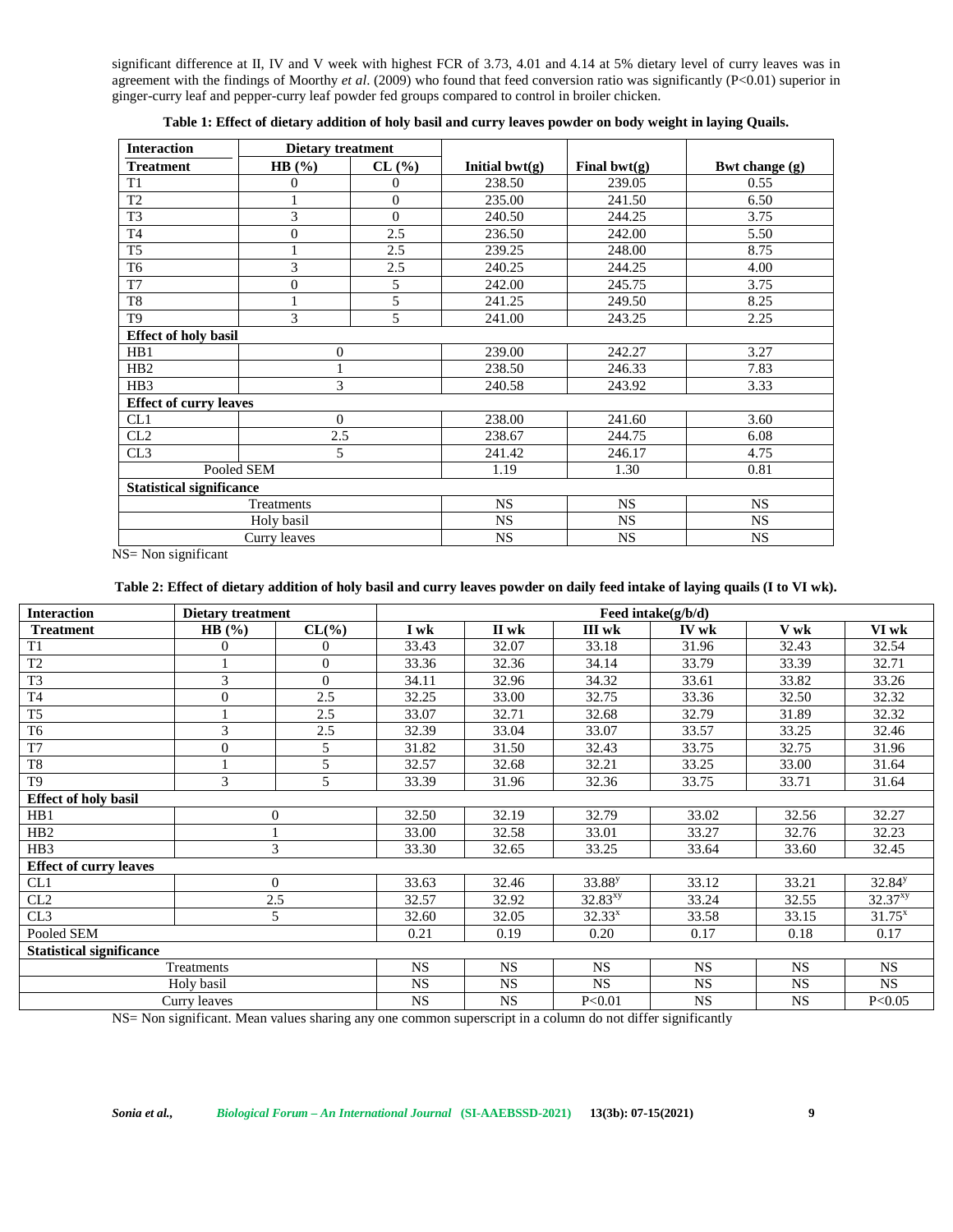## **Table 3: Effect of dietary addition of holy basil and curry leaves powder on feed conversion ratio of laying quails (I to VI**

**wk).**

| <b>Interaction</b>              | <b>Dietary treatment</b> |                |           |            |           | <b>Feed conversion ratio</b> |            |           |
|---------------------------------|--------------------------|----------------|-----------|------------|-----------|------------------------------|------------|-----------|
| <b>Treatment</b>                | HB $(%)$                 | CL(%)          | I wk      | II wk      | III wk    | IV wk                        | V wk       | VI wk     |
| T1                              | 0                        | $\Omega$       | 3.78      | 3.51       | 3.69      | 3.63                         | 3.85       | 3.91      |
| T <sub>2</sub>                  |                          | $\Omega$       | 3.64      | 3.56       | 3.84      | 3.72                         | 3.62       | 3.58      |
| T <sub>3</sub>                  | 3                        | $\overline{0}$ | 3.64      | 3.46       | 3.60      | 3.54                         | 3.72       | 3.63      |
| T <sub>4</sub>                  | $\overline{0}$           | 2.5            | 3.41      | 3.74       | 3.81      | 3.77                         | 3.69       | 3.95      |
| T <sub>5</sub>                  |                          | 2.5            | 3.48      | 3.65       | 3.70      | 3.83                         | 3.89       | 3.97      |
| T <sub>6</sub>                  | 3                        | 2.5            | 3.54      | 3.81       | 3.86      | 3.94                         | 4.07       | 3.73      |
| $\overline{T7}$                 | $\overline{0}$           | 5              | 3.38      | 3.71       | 3.88      | 4.07                         | 4.01       | 3.91      |
| T <sub>8</sub>                  |                          | 5              | 3.42      | 3.74       | 3.78      | 3.97                         | 4.16       | 3.89      |
| T <sub>9</sub>                  | 3                        | 5              | 3.64      | 3.75       | 3.87      | 3.99                         | 4.23       | 3.81      |
| <b>Effect of holy basil</b>     |                          |                |           |            |           |                              |            |           |
| HB1                             | $\overline{0}$           |                | 3.53      | 3.65       | 3.79      | 3.82                         | 3.85       | 3.92      |
| HB <sub>2</sub>                 |                          |                | 3.51      | 3.65       | 3.77      | 3.84                         | 3.89       | 3.82      |
| HB3                             | 3                        |                | 3.61      | 3.67       | 3.78      | 3.82                         | 4.01       | 3.72      |
| <b>Effect of curry leaves</b>   |                          |                |           |            |           |                              |            |           |
| CL1                             | $\Omega$                 |                | 3.69      | $3.51^{x}$ | 3.71      | $3.63^{x}$                   | $3.73^{x}$ | 3.71      |
| CL2                             | 2.5                      |                | 3.48      | $3.73^{y}$ | 3.79      | $3.85^{y}$                   | $3.89^{x}$ | 3.88      |
| CL3                             | 5                        |                | 3.48      | $3.73^{y}$ | 3.84      | 4.01 <sup>y</sup>            | $4.14^{y}$ | 3.87      |
|                                 | Pooled SEM               |                | 0.042     | 0.037      | 0.036     | 0.038                        | 0.044      | 0.037     |
| <b>Statistical significance</b> |                          |                |           |            |           |                              |            |           |
|                                 | Treatments               |                | <b>NS</b> | <b>NS</b>  | <b>NS</b> | <b>NS</b>                    | <b>NS</b>  | <b>NS</b> |
|                                 | Holy basil               |                | <b>NS</b> | <b>NS</b>  | <b>NS</b> | <b>NS</b>                    | <b>NS</b>  | <b>NS</b> |
|                                 | Curry leaves             |                | <b>NS</b> | P<0.05     | <b>NS</b> | P<0.001                      | P<0.001    | <b>NS</b> |

NS= Non significant. Mean values sharing any one common superscript in a column do not differ significantly

#### **Table 4: Effect of dietary addition of holy basil and curry leaves powder on egg production of laying quails (I to VI wk).**

| <b>Interaction</b>              |                | Dietary treatment |           |           |           | Egg production $(\% )$ |           |                       |
|---------------------------------|----------------|-------------------|-----------|-----------|-----------|------------------------|-----------|-----------------------|
| <b>Treatment</b>                | $HB(\%)$       | CL (%)            | I wk      | II wk     | III wk    | IV wk                  | V wk      | VI wk                 |
| T1                              | 0              | $\theta$          | 80.00     | 84.28     | 83.57     | 82.86                  | 84.28     | $83.57^{\rm m}$       |
| T <sub>2</sub>                  |                | $\theta$          | 82.14     | 82.85     | 84.28     | 85.00                  | 85.00     | $84.29^{mn}$          |
| T <sub>3</sub>                  | 3              | $\Omega$          | 82.14     | 86.43     | 84.28     | 85.71                  | 85.00     | $84.28$ <sup>mn</sup> |
| T <sub>4</sub>                  | $\Omega$       | 2.5               | 82.86     | 82.14     | 85.00     | 83.57                  | 85.71     | 87.86 <sup>n</sup>    |
| T <sub>5</sub>                  |                | 2.5               | 83.57     | 83.57     | 84.28     | 84.28                  | 83.57     | $83.57^{\rm m}$       |
| T <sub>6</sub>                  | 3              | 2.5               | 80.00     | 82.14     | 83.57     | 84.28                  | 84.28     | $83.57^{\rm m}$       |
| T <sub>7</sub>                  | $\overline{0}$ | 5                 | 82.14     | 82.14     | 85.00     | 84.28                  | 82.85     | $82.85^{\rm m}$       |
| T <sub>8</sub>                  |                | 5                 | 82.14     | 85.00     | 84.28     | 83.57                  | 82.85     | $84.28^{mn}$          |
| T <sub>9</sub>                  | 3              | 5                 | 82.14     | 84.28     | 84.28     | 83.57                  | 84.28     | 85.00 <sup>mn</sup>   |
| <b>Effect of holy basil</b>     |                |                   |           |           |           |                        |           |                       |
| HB1                             | $\theta$       |                   | 81.67     | 82.86     | 84.52     | 83.57                  | 84.28     | 84.76                 |
| HB2                             |                |                   | 82.62     | 83.81     | 84.28     | 84.28                  | 83.81     | 84.05                 |
| H <sub>B</sub> 3                | 3              |                   | 81.43     | 84.28     | 84.04     | 84.52                  | 84.52     | 84.28                 |
| <b>Effect of curry leaves</b>   |                |                   |           |           |           |                        |           |                       |
| CL1                             | $\Omega$       |                   | 81.43     | 84.52     | 84.05     | 84.52                  | 84.76     | 84.05                 |
| CL2                             | 2.5            |                   | 82.14     | 82.62     | 84.28     | 84.05                  | 84.52     | 85.00                 |
| CL3                             | 5              |                   | 82.14     | 83.81     | 84.52     | 83.81                  | 83.33     | 84.04                 |
|                                 | Pooled SEM     |                   | 0.37      | 0.38      | 0.29      | 0.27                   | 0.27      | 0.33                  |
| <b>Statistical significance</b> |                |                   |           |           |           |                        |           |                       |
|                                 | Treatments     |                   | <b>NS</b> | <b>NS</b> | <b>NS</b> | <b>NS</b>              | <b>NS</b> | P<0.01                |
|                                 | Holy basil     |                   | NS.       | <b>NS</b> | <b>NS</b> | <b>NS</b>              | <b>NS</b> | <b>NS</b>             |
|                                 | Curry leaves   |                   | <b>NS</b> | <b>NS</b> | <b>NS</b> | <b>NS</b>              | <b>NS</b> | NS                    |

NS= Non significant. Mean values sharing any one common superscript in a column do not differ significantly

No significant change was also found in the present findings on body weight, feed intake, feed conversion ratio and egg production of laying quail by dietary inclusion of 1 and 3% holy basil leaves powder in layer quail diet. Tulsi having no effect on body weight gain and FCR in the present study was agreed by the finding of Vara Prasad *et al.* (2014) who reported that dietary supplementation of *O. sanctum*, selenium and their combinations on mean body weight of broilers and FCR at weekly intervals did not vary significantly among the groups. Similar observations were also recorded with supplementation of E- Care-Se-Herbal preparation (vitamin E, selenium and *Ocimum* extracts) in broilers as reported earlier by Nageshwara *et al*. (2003).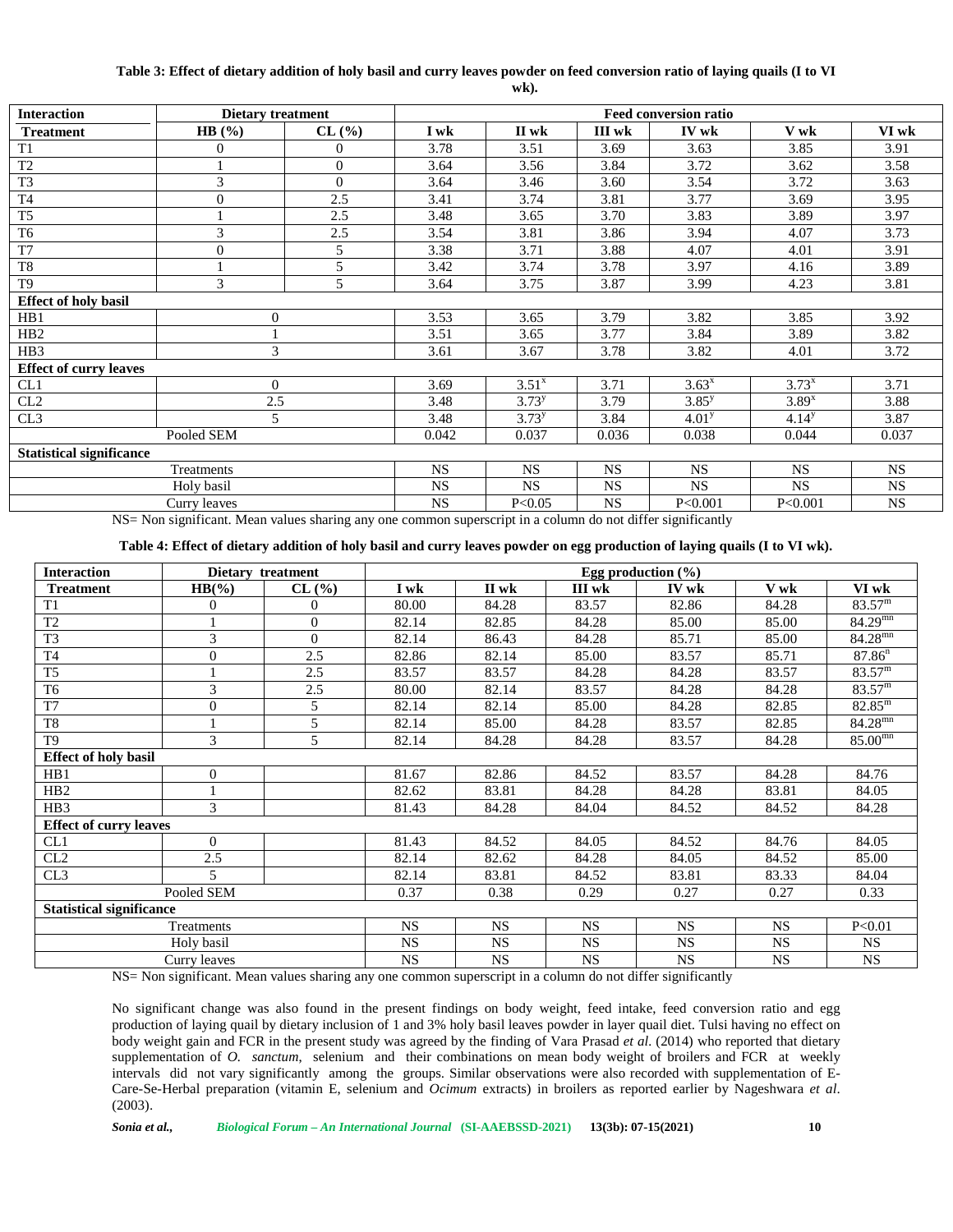Elangovan *et al*. (2011) also found no significant effect on body weight gain, feed intake, feed conversion ration and hen day egg production by feeding 2% garlic powder, tulsi oil (0.25%), fenugreek seeds (2%) and statin (2 mg/kg) in diet in laying Japanese quails. On the contrary other authors Khatun *et al.* (2013) studied the efficacy of tulsi and neem extract in broiler production and found that in control group (Group A) initial live wt. 168±8.54 gm, final live weight was. 1561±12.10 gm and weight gain 1393±11.07 gm and feed conversion ratio (FCR) was 2.25. In all treatment groups supplementation of herbal extracts 1-3 ml/litre drinking water resulted in significant (P<0.05) increase in mean live weight. Similarly, Nath *et al*. (2012), reported an increased in body weight and feed efficiency in broiler chicken fed with tulsi, black pepper and cloves extract as growth promoter. Sanjyal & Sapcota (2011) found significantly highest body weight (1.440 kg) in sixth week old broiler birds fed diet supplemented with amala and tulsi, and the lowest body weight (1.317 kg) was seen in antibiotics fed birds and during the entire experimental period, feed intake was found higher in birds fed diet fortified with tulsi and amala. Tirupathi Reddy *et al.* (2012) found a significant ( $P < 0.05$ ) increase in body weight gain in broilers by dietary supplementation of tulsi at 0.25 and 0.5% level. The egg production and feed efficiency were significantly improved by inclusion of herbal feed supplements in layers diet (Narahari *et al.*, 2009). Rai *et al.* (1997) also reported that supplementation of tulsi powder significantly decreased the food intake and weight gain in normal rats given 1% tulsi powder diet. On the contrary, Thamolwan *et al.* (2009) found that body weight gain and food consumption rapidly increased in rats fed with supplementation of tulsi during the first four weeks and then increased more slowly.

#### *B. Effect of curry leaves and holy basil leaves powder on egg quality*

The results on effect of curry leaves and holy basil leaves powder on egg quality traits are shown in table 5 to table 8. Interaction of holy basil and curry leaves showed a highly significant (P<0.01) differences on egg weight with the highest egg weight of 11.23 g in both T3 receiving 3% holy basil and T4 groups (2.5% curry leaves) and highest yolk colour (7.00) in T8 (1% holy basil + 5% curry leaves) and T9 (3% holy basil + 5% curry leaves) groups. Significant differences were also observed on holy basil and curry leaves interaction in shape index at II weeks with the highest shape index (78.56%) in T9 group. Curry leaves had a significant (P<0.05) effect on shape index (77.44) and specific gravity (1.029) in II weeks feeding at 5% level but had no significant effect on haugh unit of eggs. Holy basil had no significant effect on shape index and specific gravity of Japanese quail eggs. Both holy basil and curry leaves had no significant effect on egg weight, shell weight, shell thickness, albumen index and yolk index. Holy basil had significantly  $(P<0.01)$  influenced haugh unit with the highest value (62.22) at 3% level in VI weeks feeding. No work has been carried out previously studying the effect of curry leaves on egg quality in laying birds. Elangovan *et al*. (2011) also found no significant change on egg quality parameters viz. shape index, shell weight, shell thickness, albumen index, yolk index and internal quality unit which remained similar in all the dietary treatments when fed with feeding 2 % garlic powder, tulsi oil (0.25%), fenugreek seeds (2%) and statin (2 mg/kg) in diet in laying Japanese quails. Narahari *et al.* (2009) reported no significant change on the egg weight, internal egg qualities except yolk colour by feeding herbal feed supplements containing *O. sanctum* (holy basil /tulsi) in layer diets. Similar conclusions were drawn by Narahari *et al*. (2004) and Narahari (2005). The carotenoid pigments in holy basil at 1 and 3% level at VI weeks and curry leaves at 2.5 and 5% level at II weeks treatments had significantly (P<0.01) improved the yolk colour and the carotinoid pigment levels in the yolk. This was in agreement with the earlier findings of Narahari *et al*. (2004) and Narahari *et al.* (2009). No literature could be traced on effect of curry leaves on egg quality traits on laying birds.

| <b>Interaction</b>              | Dietary treatment |              |           | Egg weight $(g)$ |           |           |           |                       |  |  |
|---------------------------------|-------------------|--------------|-----------|------------------|-----------|-----------|-----------|-----------------------|--|--|
| <b>Treatment</b>                | $HB(\%)$          | CL(%)        | I wk      | II wk            | III wk    | IV wk     | V wk      | VI wk                 |  |  |
| T1                              | 0                 | $\Omega$     | 10.98     | 10.89            | 10.81     | 10.88     | 10.93     | $10.77^{\rm m}$       |  |  |
| T <sub>2</sub>                  |                   | $\mathbf{0}$ | 10.92     | 10.85            | 10.91     | 10.80     | 10.83     | $11.18^{mn}$          |  |  |
| T <sub>3</sub>                  | 3                 | $\mathbf{0}$ | 10.82     | 11.07            | 10.98     | 10.90     | 11.00     | $10.80^{\text{mn}}$   |  |  |
| T <sub>4</sub>                  | $\Omega$          | 2.5          | 10.95     | 10.96            | 10.97     | 10.88     | 10.86     | $10.95^{mn}$          |  |  |
| T <sub>5</sub>                  |                   | 2.5          | 10.99     | 11.04            | 10.88     | 10.81     | 10.75     | $10.96^{mn}$          |  |  |
| T <sub>6</sub>                  | 3                 | 2.5          | 10.97     | 11.05            | 10.91     | 10.96     | 10.91     | 11.23 <sup>n</sup>    |  |  |
| T7                              | $\Omega$          | 5            | 11.00     | 10.92            | 10.94     | 11.05     | 11.01     | 11.23 <sup>n</sup>    |  |  |
| T <sub>8</sub>                  |                   | 5            | 10.94     | 10.95            | 11.06     | 10.98     | 10.79     | $11.07^{mn}$          |  |  |
| T <sub>9</sub>                  | 3                 | 5            | 10.89     | 10.97            | 10.94     | 11.08     | 10.63     | $10.79$ <sup>mm</sup> |  |  |
| <b>Effect of holy basil</b>     |                   |              |           |                  |           |           |           |                       |  |  |
| HB1                             | $\Omega$          |              | 10.97     | 10.92            | 10.91     | 10.94     | 10.93     | 10.98                 |  |  |
| H <sub>B2</sub>                 |                   |              | 10.95     | 10.95            | 10.95     | 10.86     | 10.79     | 11.07                 |  |  |
| H <sub>B</sub> 3                | 3                 |              | 10.89     | 11.03            | 10.94     | 10.98     | 10.85     | 10.94                 |  |  |
| <b>Effect of curry leaves</b>   |                   |              |           |                  |           |           |           |                       |  |  |
| CL1                             | $\Omega$          |              | 10.91     | 10.94            | 10.90     | 10.86     | 10.92     | 10.91                 |  |  |
| CL2                             | 2.5               |              | 10.97     | 11.02            | 10.92     | 10.88     | 10.84     | 11.05                 |  |  |
| CL3                             | 5                 |              | 10.94     | 10.94            | 10.98     | 11.04     | 10.81     | 11.03                 |  |  |
|                                 | Pooled SEM        |              | 0.03      | 0.04             | 0.03      | 0.03      | 0.04      | 0.04                  |  |  |
| <b>Statistical significance</b> |                   |              |           |                  |           |           |           |                       |  |  |
|                                 | Treatments        |              | <b>NS</b> | <b>NS</b>        | <b>NS</b> | <b>NS</b> | <b>NS</b> | P<0.01                |  |  |
|                                 | Holy basil        |              | <b>NS</b> | <b>NS</b>        | <b>NS</b> | <b>NS</b> | <b>NS</b> | <b>NS</b>             |  |  |
|                                 | Curry leaves      |              | <b>NS</b> | NS               | NS        | NS        | <b>NS</b> | <b>NS</b>             |  |  |

**Table 5: Effect of dietary addition of holy basil and curry leaves powder on egg weight of laying quails (I to VI wk).**

NS= Non significant. Mean values sharing any one common superscript in a column do not differ significantly

*Sonia et al., Biological Forum – An International Journal* **(SI-AAEBSSD-2021) 13(3b): 07-15(2021) 11**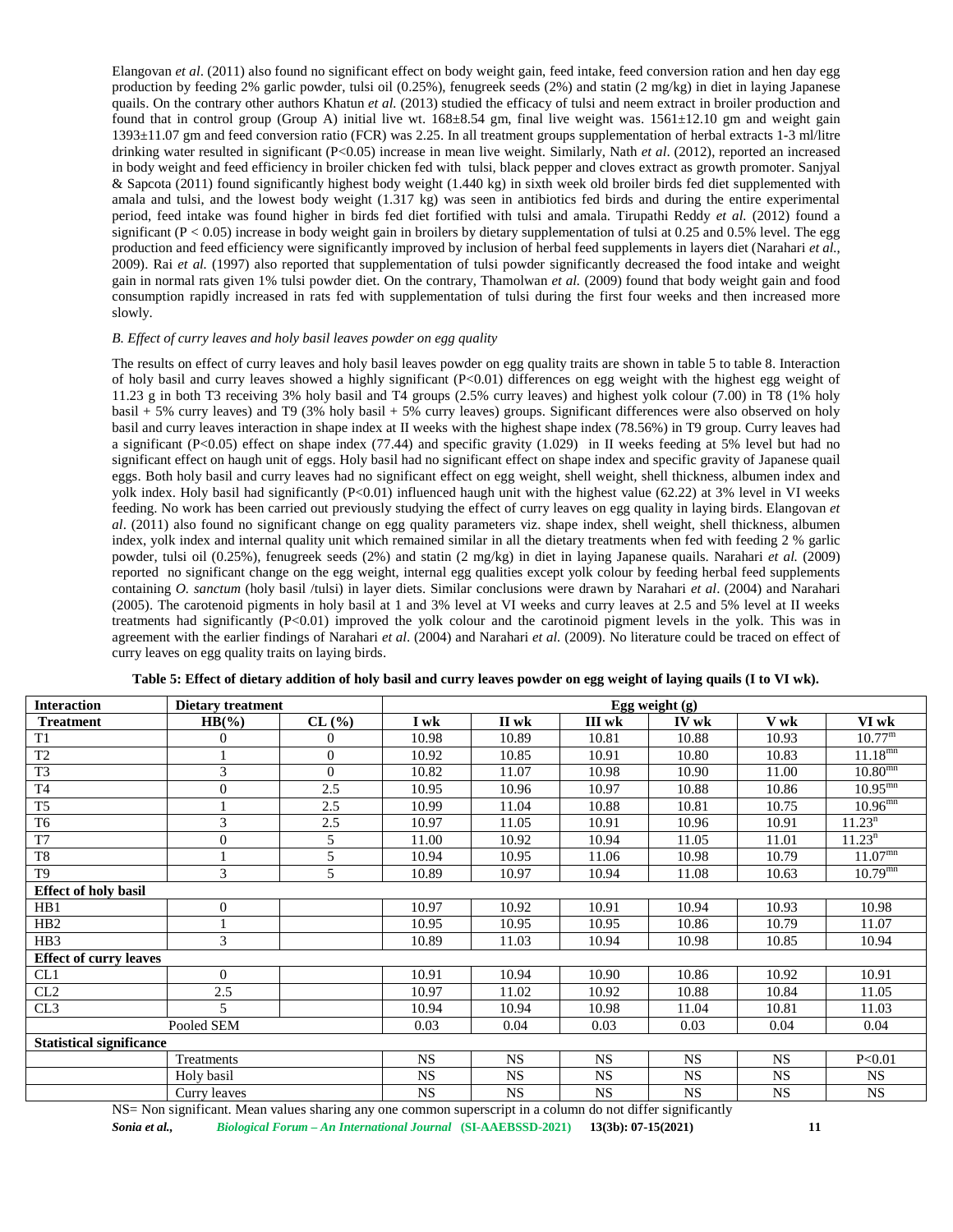| <b>Interaction</b>              |                | <b>Dietary treatment</b> |                      | Shape index | <b>Specific gravity</b> |           |  |
|---------------------------------|----------------|--------------------------|----------------------|-------------|-------------------------|-----------|--|
| <b>Treatment</b>                | $HB(\%)$       | $CL$ $(\% )$             | II wk                | VI wk       | II wk                   | VI wk     |  |
| T <sub>1</sub>                  | $\theta$       | $\theta$                 | $76.62^{mn}$         | 76.14       | 1.024                   | 1.03      |  |
| T <sub>2</sub>                  |                | $\boldsymbol{0}$         | $76.80^{mn}$         | 76.21       | 1.024                   | 1.027     |  |
| T <sub>3</sub>                  | 3              | $\overline{0}$           | $76.31^{\rm m}$      | 77.59       | 1.026                   | 1.029     |  |
| $\operatorname{T4}$             | $\overline{0}$ | 2.5                      | $77.71^{mn}$         | 76.44       | 1.027                   | 1.028     |  |
| T <sub>5</sub>                  |                | 2.5                      | $76.62^{mn}$         | 75.93       | 1.027                   | 1.029     |  |
| T <sub>6</sub>                  | 3              | 2.5                      | $77.36^{mn}$         | 76.21       | 1.032                   | 1.031     |  |
| $\overline{T7}$                 | $\theta$       | 5                        | $76.43^{\rm m}$      | 76.80       | 1.028                   | 1.026     |  |
| $\rm{T}8$                       |                | 5                        | $77.34^{mn}$         | 75.91       | 1.028                   | 1.025     |  |
| T <sub>9</sub>                  | 3              | 5                        | $78.56^{n}$          | 76.39       | 1.03                    | 1.029     |  |
| <b>Effect of holy basil</b>     |                |                          |                      |             |                         |           |  |
| HB1                             | $\mathbf{0}$   |                          | 76.92                | 76.46       | 1.026                   | 1.028     |  |
| H <sub>B2</sub>                 |                |                          | 76.92                | 76.02       | 1.026                   | 1.027     |  |
| HB <sub>3</sub>                 | 3              |                          | 77.41                | 76.73       | 1.029                   | 1.030     |  |
| <b>Effect of curry leaves</b>   |                |                          |                      |             |                         |           |  |
| CL1                             | $\Omega$       |                          | $76.58$ <sup>x</sup> | 76.64       | $1.025^{x}$             | 1.029     |  |
| CL2                             | 2.5            |                          | 77.23 <sup>xy</sup>  | 76.19       | 1.029 <sup>y</sup>      | 1.029     |  |
| CL3                             | 5              |                          | $77.44^{\circ}$      | 76.36       | 1.029 <sup>y</sup>      | 1.027     |  |
|                                 | Pooled SEM     |                          | 0.17                 | 0.13        | 0.0007                  | 0.0008    |  |
| <b>Statistical significance</b> |                |                          |                      |             |                         |           |  |
|                                 | Treatments     |                          | P<0.05               | NS          | $_{\rm NS}$             | <b>NS</b> |  |
|                                 | Holy basil     |                          | <b>NS</b>            | <b>NS</b>   | $_{\rm NS}$             | <b>NS</b> |  |
|                                 | Curry leaves   |                          | P<0.05               | NS          | P<0.05                  | NS        |  |

**Table 6: Effect of dietary addition of holy basil and curry leaves powder on shape index and specific gravity of laying quails.**

NS= Non significant. Mean values sharing any one common superscript in a column do not differ significantly

| Table 7: Effect of dietary addition of holy basil and curry leaves powder on shell weight and shell thickness of laying |  |  |  |
|-------------------------------------------------------------------------------------------------------------------------|--|--|--|
| quails.                                                                                                                 |  |  |  |

| <b>Interaction</b>              | <b>Dietary treatment</b> |                  | Shell weight (%) |           | Shell thickness (mm) |           |
|---------------------------------|--------------------------|------------------|------------------|-----------|----------------------|-----------|
| <b>Treatment</b>                | $HB(\%)$                 | CL (%)           | II wk            | VI wk     | II wk                | VI wk     |
| T <sub>1</sub>                  | $\mathbf{0}$             | $\Omega$         | 8.38             | 9.01      | 0.208                | 0.220     |
| $\overline{T2}$                 |                          | $\boldsymbol{0}$ | 8.19             | 8.49      | 0.212                | 0.220     |
| T <sub>3</sub>                  | 3                        | $\Omega$         | 8.42             | 9.06      | 0.208                | 0.228     |
| T <sub>4</sub>                  | $\boldsymbol{0}$         | 2.5              | 8.69             | 8.52      | 0.212                | 0.222     |
| T <sub>5</sub>                  | 1                        | 2.5              | 8.37             | 8.45      | 0.214                | 0.220     |
| T <sub>6</sub>                  | 3                        | 2.5              | 8.20             | 8.58      | 0.210                | 0.216     |
| T7                              | $\boldsymbol{0}$         | 5                | 8.33             | 8.18      | 0.206                | 0.212     |
| T8                              | 1                        | 5                | 8.65             | 8.83      | 0.210                | 0.222     |
| T <sub>9</sub>                  | 3                        | 5                | 8.87             | 8.79      | 0.214                | 0.222     |
| <b>Effect of holy basil</b>     |                          |                  |                  |           |                      |           |
| HB1                             |                          | 0                | 8.47             | 8.57      | 0.209                | 0.218     |
| HB2                             |                          |                  | 8.40             | 8.59      | 0.212                | 0.221     |
| HB <sub>3</sub>                 |                          | 3                | 8.50             | 8.81      | 0.211                | 0.222     |
| <b>Effect of curry leaves</b>   |                          |                  |                  |           |                      |           |
| CL1                             |                          | $\overline{0}$   | 8.33             | 8.86      | 0.209                | 0.223     |
| CL2                             |                          | 2.5              | 8.42             | 8.51      | 0.212                | 0.219     |
| CL3                             |                          | 5                | 8.61             | 8.60      | 0.210                | 0.219     |
|                                 | Pooled SEM               |                  | 0.058            | 0.074     | 0.0019               | 0.0016    |
| <b>Statistical significance</b> |                          |                  |                  |           |                      |           |
|                                 | Treatments               |                  | <b>NS</b>        | <b>NS</b> | <b>NS</b>            | <b>NS</b> |
|                                 | Holy basil               |                  | <b>NS</b>        | <b>NS</b> | <b>NS</b>            | <b>NS</b> |
|                                 | Curry leaves             |                  | <b>NS</b>        | NS        | NS                   | NS        |

NS= Non significant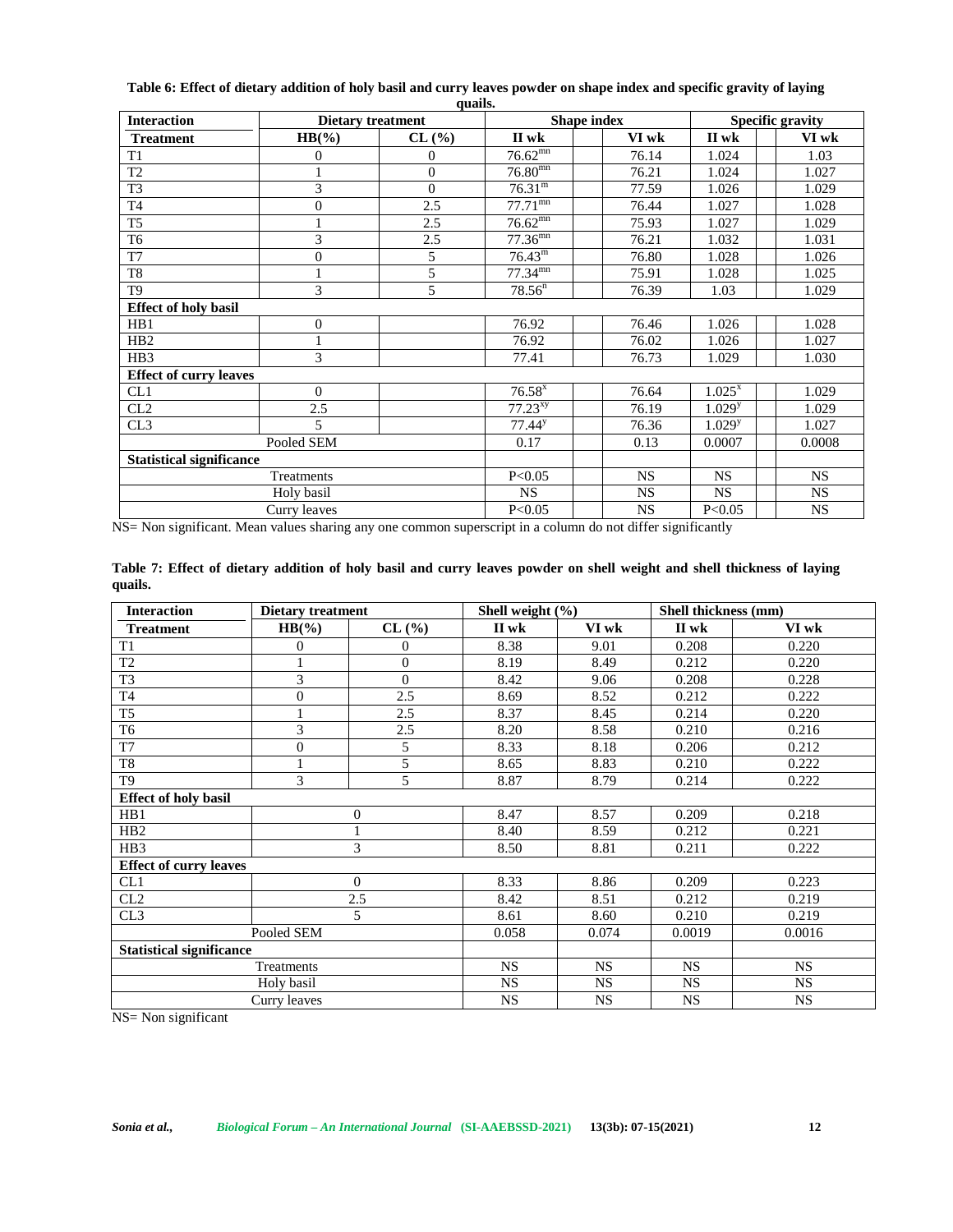| <b>Interaction</b>              | <b>Dietary treatment</b> |                | <b>Albumen</b> index |           | Haugh unit |                    | <b>Yolk index</b> |           | Yolk colour       |                   |
|---------------------------------|--------------------------|----------------|----------------------|-----------|------------|--------------------|-------------------|-----------|-------------------|-------------------|
| <b>Treatment</b>                | $HB(\%)$                 | CL(%)          | II wk                | VI wk     | II wk      | VI wk              | II wk             | VI wk     | II wk             | VI wk             |
| T <sub>1</sub>                  | $\overline{0}$           | 0              | 11.76                | 11.00     | 58.79      | 60.06              | 41.52             | 41.52     | 5.00              | 5.00 <sup>m</sup> |
| T <sub>2</sub>                  |                          | $\overline{0}$ | 11.29                | 11.04     | 60.08      | 60.54              | 40.84             | 41.37     | 5.00              | 5.00 <sup>m</sup> |
| T <sub>3</sub>                  | 3                        | $\Omega$       | 11.95                | 11.17     | 60.30      | 62.33              | 41.07             | 41.15     | 5.40              | 5.00 <sup>m</sup> |
| T <sub>4</sub>                  | $\mathbf{0}$             | 2.5            | 11.74                | 11.09     | 60.08      | 60.74              | 41.18             | 41.42     | 5.80              | 5.00 <sup>m</sup> |
| T <sub>5</sub>                  |                          | 2.5            | 11.39                | 11.06     | 59.77      | 61.26              | 40.86             | 41.32     | 5.80              | 5.00 <sup>m</sup> |
| T <sub>6</sub>                  | 3                        | 2.5            | 11.20                | 11.84     | 60.32      | 61.85              | 41.29             | 41.29     | 5.80              | 5.00m             |
| T <sub>7</sub>                  | $\mathbf{0}$             | 5              | 11.79                | 11.43     | 60.40      | 60.53              | 41.26             | 41.62     | 7.40              | $5.80^{mn}$       |
| T <sub>8</sub>                  |                          | 5              | 11.49                | 11.14     | 61.00      | 60.99              | 41.21             | 41.51     | 7.80              | $7.00^\circ$      |
| T <sub>9</sub>                  | 3                        | 5              | 11.66                | 11.30     | 62.80      | 62.47              | 41.41             | 41.26     | 7.80              | $7.00^\circ$      |
| <b>Effect of holy basil</b>     |                          |                |                      |           |            |                    |                   |           |                   |                   |
| HB1                             |                          | $\overline{0}$ | 11.76                | 11.17     | 59.76      | $60.44^{\text{a}}$ | 41.32             | 41.52     | 6.07              | $5.27^{a}$        |
| H <sub>B2</sub>                 |                          |                | 11.39                | 11.08     | 60.28      | $60.93^a$          | 40.97             | 41.40     | 6.20              | $5.67^b$          |
| HB3                             |                          | 3              | 11.60                | 11.44     | 61.14      | $62.22^b$          | 41.25             | 41.24     | 6.33              | $5.67^b$          |
| <b>Effect of curry leaves</b>   |                          |                |                      |           |            |                    |                   |           |                   |                   |
| CL1                             |                          | $\Omega$       | 11.67                | 11.07     | 59.72      | 60.98              | 41.14             | 41.35     | $5.13^{x}$        | 5.00              |
| CL2                             |                          | 2.5            | 11.44                | 11.33     | 60.06      | 61.28              | 41.11             | 41.34     | 5.80 <sup>y</sup> | 5.00              |
| CL3                             |                          | 5              | 11.65                | 11.29     | 61.40      | 61.33              | 41.29             | 41.46     | $7.67^{z}$        | 6.60              |
|                                 | Pooled SEM               |                | 0.074                | 0.083     | 0.304      | 0.201              | 0.078             | 0.099     | 0.205             | 0.133             |
| <b>Statistical significance</b> |                          |                |                      |           |            |                    |                   |           |                   |                   |
|                                 | Treatments               |                | <b>NS</b>            | <b>NS</b> | <b>NS</b>  | <b>NS</b>          | <b>NS</b>         | <b>NS</b> | <b>NS</b>         | P<0.01            |
|                                 | Holy basil               |                | <b>NS</b>            | <b>NS</b> | <b>NS</b>  | P<0.01             | <b>NS</b>         | <b>NS</b> | <b>NS</b>         | P<0.01            |
|                                 | Curry leaves             |                | <b>NS</b>            | <b>NS</b> | <b>NS</b>  | <b>NS</b>          | <b>NS</b>         | <b>NS</b> | P < 0.01          | <b>NS</b>         |

## **Table 8: Effect of dietary addition of holy basil and curry leaves powder on albumen index, haugh unit, yolk index and yolk colour of laying quails.**

NS= Non significant. Mean values sharing any one common superscript in a column do not differ significantly

*C. Effect of dietary addition of holy basil and curry leaves powder on egg yolk cholesterol of laying quails*

The effect of feeding holy basil and curry leaves either singly or in combination on egg yolk cholesterol is given in table 9. Both holy basil and curry leaves addition in diet had a highly significant (P<0.001) effect in lowering egg yolk cholesterol (mg/g yolk) content in Japanese quail eggs. Diet having 3% holy basil had highest egg yolk cholesterol reduction of 15.60 mg/g, 15.27 mg/g and 14.97 mg/g at II, IV and VI weeks feeding. Curry leaves (5%) level showed highest egg yolk cholesterol reduction of 15.86, 15.47 and 15.14 mg/g of yolk at II, IV and VI weeks feeding.

| Table 9: Effect of dietary addition of holy basil and curry leaves powder on egg yolk cholesterol of laying quails. |  |  |  |
|---------------------------------------------------------------------------------------------------------------------|--|--|--|
|                                                                                                                     |  |  |  |

| <b>Interaction</b>              | Dietary treatment |                |                    | Egg yolk cholesterol (mg/g yolk) |             |  |  |  |
|---------------------------------|-------------------|----------------|--------------------|----------------------------------|-------------|--|--|--|
| <b>Treatment</b>                | $HB(\%)$          | CL(%)          | II wk              | IV wk                            | VI wk       |  |  |  |
| T <sub>1</sub>                  | $\theta$          | $\overline{0}$ | 18.19              | 18.10                            | 18.01       |  |  |  |
| T <sub>2</sub>                  |                   | $\overline{0}$ | 16.91              | 16.79                            | 16.26       |  |  |  |
| T <sub>3</sub>                  | 3                 | $\theta$       | 16.13              | 15.84                            | 15.64       |  |  |  |
| T <sub>4</sub>                  | $\overline{0}$    | 2.5            | 17.20              | 17.14                            | 16.91       |  |  |  |
| T <sub>5</sub>                  |                   | 2.5            | 16.33              | 15.85                            | 15.67       |  |  |  |
| T <sub>6</sub>                  | 3                 | 2.5            | 15.68              | 15.55                            | 15.32       |  |  |  |
| T7                              | $\overline{0}$    | 5              | 17.17              | 16.96                            | 16.80       |  |  |  |
| T <sub>8</sub>                  |                   | 5              | 15.42              | 15.03                            | 14.66       |  |  |  |
| T <sub>9</sub>                  | 3                 | 5              | 14.98              | 14.43                            | 13.95       |  |  |  |
| <b>Effect of holy basil</b>     |                   |                |                    |                                  |             |  |  |  |
| HB1                             | $\overline{0}$    |                | 17.52c             | 17.40c                           | 17.24c      |  |  |  |
| H <sub>B2</sub>                 |                   |                | 16.22b             | 15.89b                           | 15.53b      |  |  |  |
| HB <sub>3</sub>                 | 3                 |                | 15.60a             | 15.27a                           | 14.97a      |  |  |  |
| <b>Effect of curry leaves</b>   |                   |                |                    |                                  |             |  |  |  |
| CL1                             | $\Omega$          |                | $17.08^{z}$        | $16.91^{z}$                      | $16.64^{z}$ |  |  |  |
| CL2                             | 2.5               |                | 16.41 <sup>y</sup> | $16.18^{y}$                      | $15.97^{y}$ |  |  |  |
| CL3                             | 5                 |                | $15.86^{x}$        | $15.47^{x}$                      | $15.14^{x}$ |  |  |  |
|                                 | Pooled SEM        |                | 0.16               | 0.18                             | 0.19        |  |  |  |
| <b>Statistical significance</b> |                   |                |                    |                                  |             |  |  |  |
|                                 | Treatments        |                | <b>NS</b>          | <b>NS</b>                        | <b>NS</b>   |  |  |  |
|                                 | Holy basil        |                | P < 0.001          | P<0.001                          | P<0.001     |  |  |  |
|                                 | Curry leaves      |                | P<0.001            | P<0.001                          | P<0.001     |  |  |  |

NS=Non significant. Mean values sharing any one common superscript in a column do not differ significantly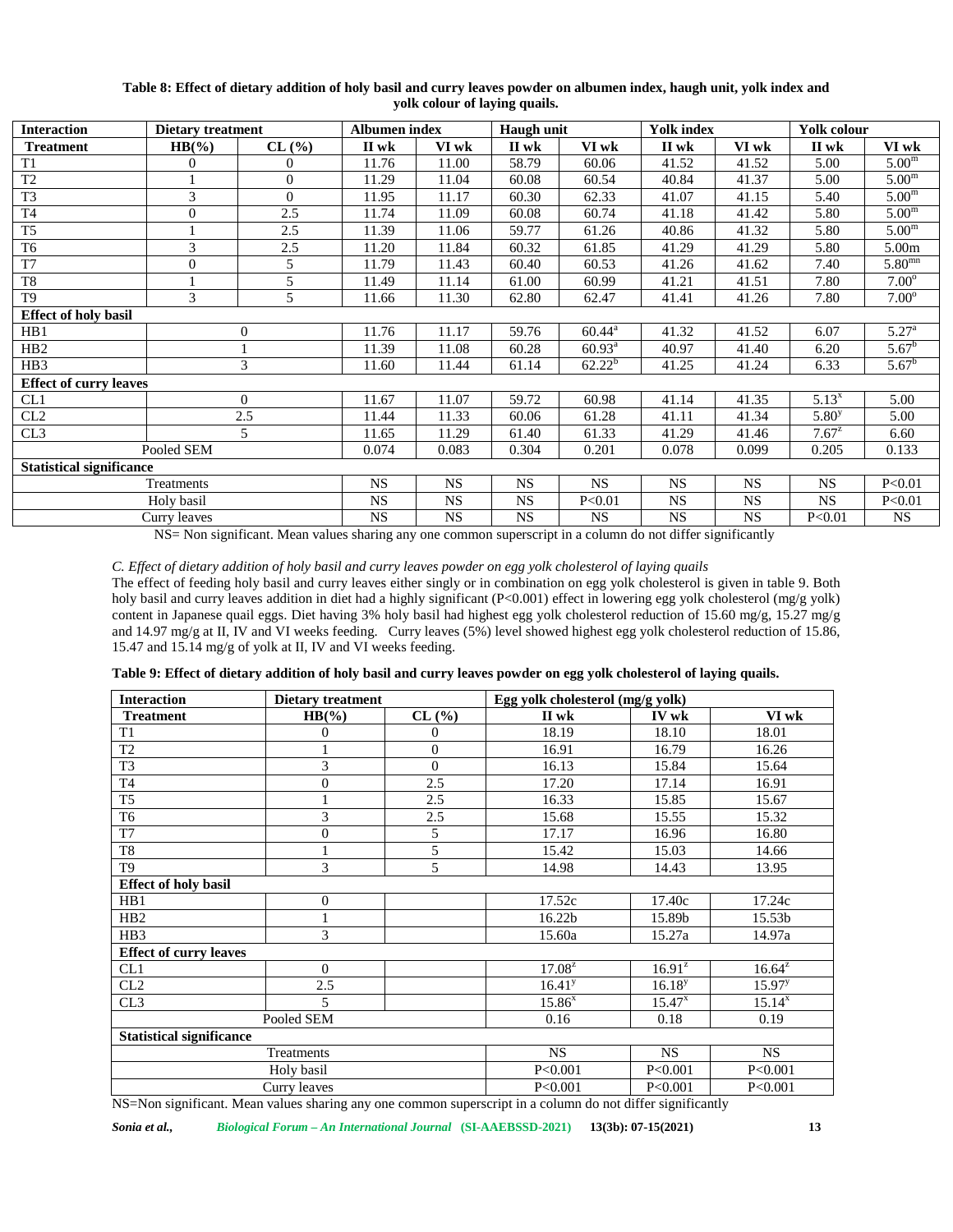There is no significant difference on egg yolk cholesterol reduction by combination of holy basil and curry leave in all test groups (T1 to T9). No literature could be traced on the effect of curry leaves on egg yolk cholesterol reduction in laying birds. Also no work has been carried out in studying the cholesterol lowering effect by feeding a combination of these two herbs. This agrees with the findings those reported by Narahari *et al.* (2009) who found significant (P<0.01) reduction in yolk cholesterol levels in laying hens by dietary inclusion of *O. sanctum* (holy basil/ tulsi) @ 3g/kg (OS) and *O. album* (White Basil) @ 3g/kg (OA) treatments; followed by *Eclypta alba* (Bhringaraj) @1g/kg (EA) and *Phyllanthus neruri* (Bhuiamla) @ 1g/kg (PN) treatments. The active principles in these herbs might be responsible for lowering the yolk cholesterol levels. Similarly, Kirubakaran (2003), Michealraj (2004) and Narahari *et al*. (2004) reported cholesterol lowering properties of herbs like basil leaves, garlic, fenugreek seeds. The present finding is also in accordance with the study of Mahajan *et al*. (2010) who had shown a significant hypocholesteremic effect (P<0.05) by feeding of polyherbal preparation containing *Emblica officinalis* (Amla), *O. sanctum* (tulsi), *Withania somnifera* (Ashwagandha) and *Tinospora cordifolia* (Giloy) in Kadaknath, White dwarf broiler and Coloured dwarf breed lines and concluded that these herbs can be used effectively for reducing lipid contents in egg yolk for better human consumption and reducing the risk of Cardiovascular diseases. On the contrary, no significant effect of tulsi oil incorporation in laying Japanese quails diet on egg cholesterol, serum cholesterol and serum triglycerides as compared to control (Elangovan *et al*., 2011). The results of the present study revealed that feeding curry leaves and holy basil had not much

Significant effect on production performance and some of the egg quality traits. However, the egg yolk cholesterol level was significantly reduced by feeding these two herbs in laying Japanese quails. Therefore, further investigation or series of biological trials can be conducted wherein; multiple effects of feeding certain herbs, either singly or in combination can be tested and efforts can be made to develop enriched quail eggs by using these herbs with flaxseed, linseed oil, sardine oil etc.

**Conflict of interest and Acknowledgement.** There is absolutely no conflict of interest by the authors to declare. I would like to acknowledge my mentor Dr P.K. Tyagi, Principal Scientist (now Retired), ICAR- CARI, Izatnagar for helping and guiding me to conduct this experiment successfully and also to all the mention authors for their contributions in successful completion of the work and writing of the manuscript.

#### **REFERENCES**

Aashish, S.P. (2007). A revew on lipid lowering activities of ayurvedic and other herbs. *Natural Product Radiance*. **6**: 81-89.

Dineshkumar, B., Mitra, A. and Manjunatha, M. (2010). Antidiabetic and hypolipidemic effects of mahanimbine (carbazole alkaloid) from *Murraya koenigii* (rutaceae) leaves. *International Journal of Phytomedicine.* 2: 22-30.

Elangovan, A.V., Praveen. K.T, Mandal, A.B., Pramod, K.T. and Deo, C. (2011). Effect of dietary supplementation of certain herbal agents and cholesterol lowering drug on egg production performance and egg quality of Japanese quail layers. *Indian Journal of Poultry Science.* 46: 316-319.

Joseph, S. and Peter, K.V. (1985). Curry leaf (*Murraya koenigii*), perennial nutritious leafy vegetable. *Economic Botony*, 39: 68–73.

Khatun, S., Mostofa, M. F., Alom, J. Uddin., Alam, M. N. and Moitry, N.F. (2013). Efficacy of

Tulsi and neem leaves extract in broiler production. *Bangl. J. Vet. Med*. *11*(1): 1- 5

Kirubakaran, A. (2003). Influence of different diets on egg composition and quality. M.V.Sc., Thesis. Tamil Nadu Veterinary and Animal Sciences University, Chennai, India.

Mahajan, C., Gehlaut, B S., Quadri, M A., Gupta, A and Tiwari, R. (2010). Effect of polyherbal preparation on the lipid profile of egg yolk in various genotypes of poultry. *Livestock research for rural development*, *22*(9): 1-6

- Michealraj, P. (2004). Dietary factors influencing the serum and yolk cholesterol levels in hens. M.V.Sc. Thesis, Tamil Nadu Veterinary and Animal Sciences University, Chennai, India
- McNamara, D.J. (2000). Eggs, dietary cholesterol and heart disease risk: An international perspective. Egg Nutrition and Biotechnology. J. S. Sim, ed. CABI Publishing, New York, pp. 55–63.

Michealraj, P. (2004). Dietary factors influencing the serum and yolk cholesterol levels in hens.

M.V.Sc. Thesis, Tamil Nadu Veterinary and Animal Sciences University, Chennai, India.

- Moorthy, M., Ravi, S., Ravikumar, M., Viswanathan, K.and S.C. Edwin. (2009). Ginger, Pepper and Curry Leaf Powder as Feed Additives in Broiler Diet. *International Journal of Poultry Science*, *8*(8): 779-782
- Nageshwara, AR., Reddy, VR and Reddy, MR. (2003). Effect of E-Care-Se- Herbal on the Performance and immune response in broilers. *Indian J. Poult. Sci*., *38*(2): 115–20p.
- Narahari, D., Manohar, R.G., Suba, S. And Thiruvengadam, R. (2009). Performance and egg Value enhancing abilities of herbal feed supplements in layer diets. Indian Journal of Poultry Science, *44*(1): 55-58.

Narahari, D. 2005. Value added egg production. Poultry Pioneer and Guide., *2*: 20-21.

- Narahari, D., Kirubakaran, A. Ahmed, M. and Michealraj, P. (2004). Improved Designed egg Production using herbal enriched functional feeds. Proceedings of XXII World's Poultry Congress, Istanbul, Turkey, p. 847
- Nath, D.D., Rahman, M.M., Akter, F and Mostofa, M. (2012). Effects of Tulsi, Black pepper and Cloves extract as a growth promoter in broiler. *Bangladesh Journal of Veterinary Medicine*., *10*( 1& 2) : 33-39.

Philip, J., Peter, K.V. and Gopalakrishnan, P.C. (1981). Curry leaf. A mineral packed vegetable. *Indian Horticulture*. 25: 2-27.

Rai, V., Iyer, U. and Mani, U.V. (1997). Effect of Tulasi *(Ocimum sanctum)* leaf powder supplementation on blood sugar levels, serum lipids and tissue lipids in diabetic rats. *Plant Foods for Human Nutrition,* 50: 9-16.

Russell, J.M. (2005). Understanding cholesterol; let`s clear up the confusion over cholesterol.

- Sanjyal, S and Sapkota, S. (2011). Supplementation of Broilers Diet with Different Sources of Growth Promoters. *Nepal Journal of Science and Technology*, *12*: 41-50
- Smith, A.C. (1985). Flora vitiensis nova: A new flora of Fiji (Spermatophytes only). Lavai, Kauai, Hawaii: Pacific Tropical Botanic Garden. pp.758.
- Snedecor, G.W. and Cochran, W.G. (1989). Statistical Methods. 7th edition oxford and IBHpublishing Co. New Delhi, India
- Thamolwan, S., Watcharaporn, D.N.A., Thanapat, S. and Jittraporn, R. (2009). Anti-lipidemic actions of essential oil extracted from *Ocimum sanctum* L. leaves in rats fed with high cholesterol diet. *J Appl Biomed. 7*: 45–53.
- Tirupathi, R. (2010). Effect of herbal preparations on the performance of broilers. M.V.Sc., Thesis submitted to Sri Venkateswara Veterinary University, Tirupathi.

*Sonia et al., Biological Forum – An International Journal* **(SI-AAEBSSD-2021) 13(3b): 07-15(2021) 14**